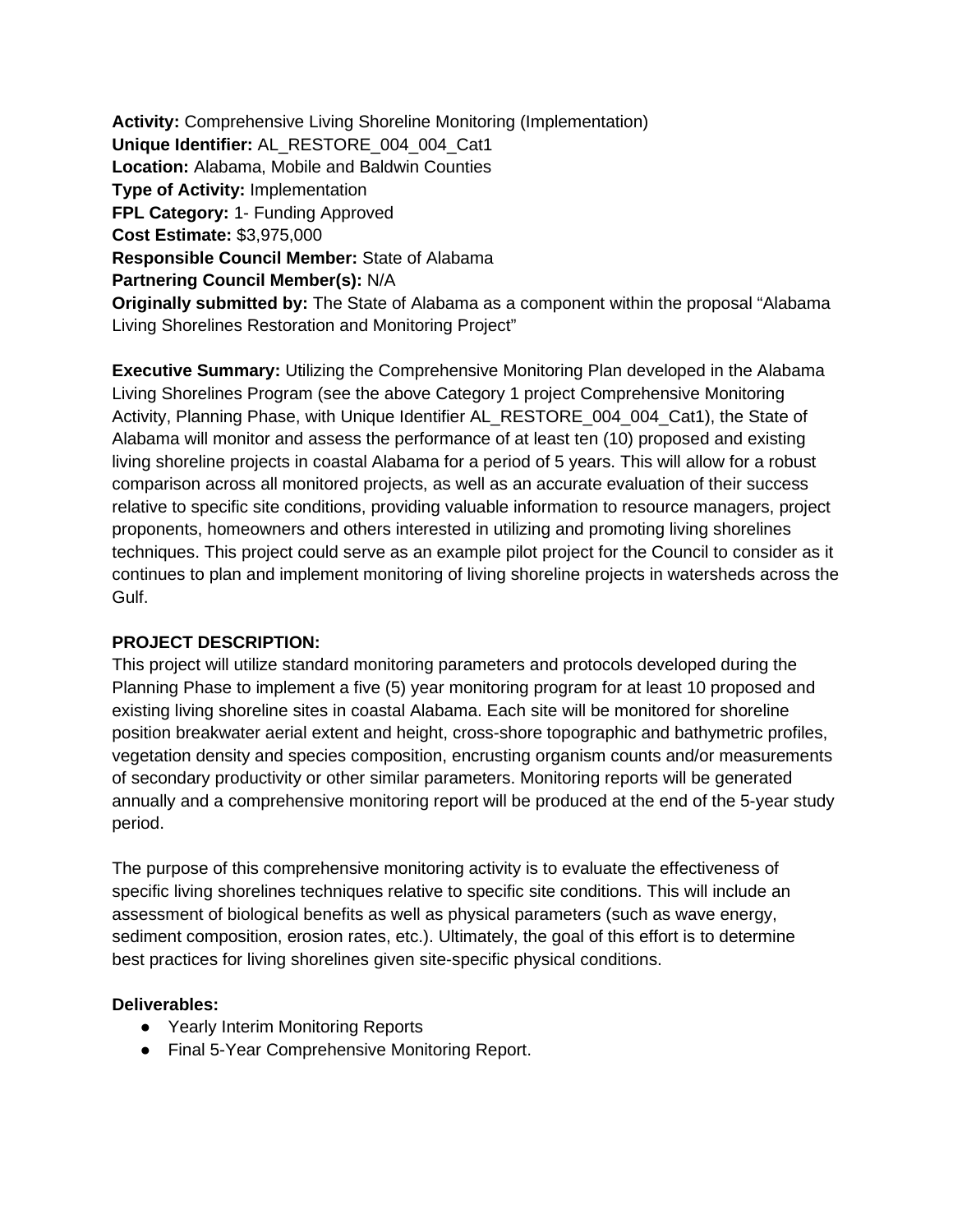**Ecological Benefits/Outcomes and Metrics:** As shoreline armoring increases in coastal estuaries, intertidal habitats continue to be lost. To address this issue, resource agencies, regulatory agencies, non-governmental organizations (NGOs) and other concerned partners have been actively promoting living shorelines as an alternative to traditional bulkheads and similar shoreline armoring. However, while it is generally known that living shorelines can provide erosion control and increased ecosystem services, it is also acknowledged that more data is needed on living shorelines efficacy.

This project will provide valuable data on the benefits of a wide range of proposed and existing living shorelines projects. This will include data on shoreline stabilization, biological productivity and similar parameters. This data can then be used to inform resource managers, consultants, homeowners and others decision makers interested in promoting and utilizing living shorelines in place of traditional shoreline armoring.

## **Leveraging and Co-Funding:**

● **Building on prior or other investments:** Numerous state, federal, academic and NGO partners have been constructing living shorelines projects over at least the past decade using a variety of funding sources. Since 2005, The Nature Conservancy, with various public and private partners, has implemented 17 living shorelines projects valued at approximately \$9.2 million. At Point aux Pins, Alabama and the DISL have invested approximately \$500,000 in a small scale, living shoreline project along the northeastern shoreline. A proposed DWH-NRDA Phase IV Early Restoration project would invest an additional \$2.3 million to complete restoration of the northeastern shoreline. The RESTORE efforts will build upon past efforts and complement the NRDA restoration effort.

# **Duration of Activity:** 5 Years.

**Life of Activity:** 5 Years.

# **RESPONSE TO SCIENCE REVIEWS:**

A general response to the scientific reviews for this suite of living shoreline activities can be found in activity AL\_RESTORE\_004\_001-003\_Cat1. For purposes of the proposed living shorelines monitoring implementation component, the following additional information is presented.

**Comment:** "The proposal seems like an effort to fill in the gaps of projects that have fallen by the wayside due to lack of funding, oversight, or are in need of revision. While the intentions seem valid, I feel a more detailed descriptive proposal for each concept would help the reviewer or funding agency fully understand the deliverables in a more confident manner."

**Original Response (12/09/2015):** An initial list and map of sites to be monitored is included in the proposal. The planning phase would further identify the specific sites to be monitored as well